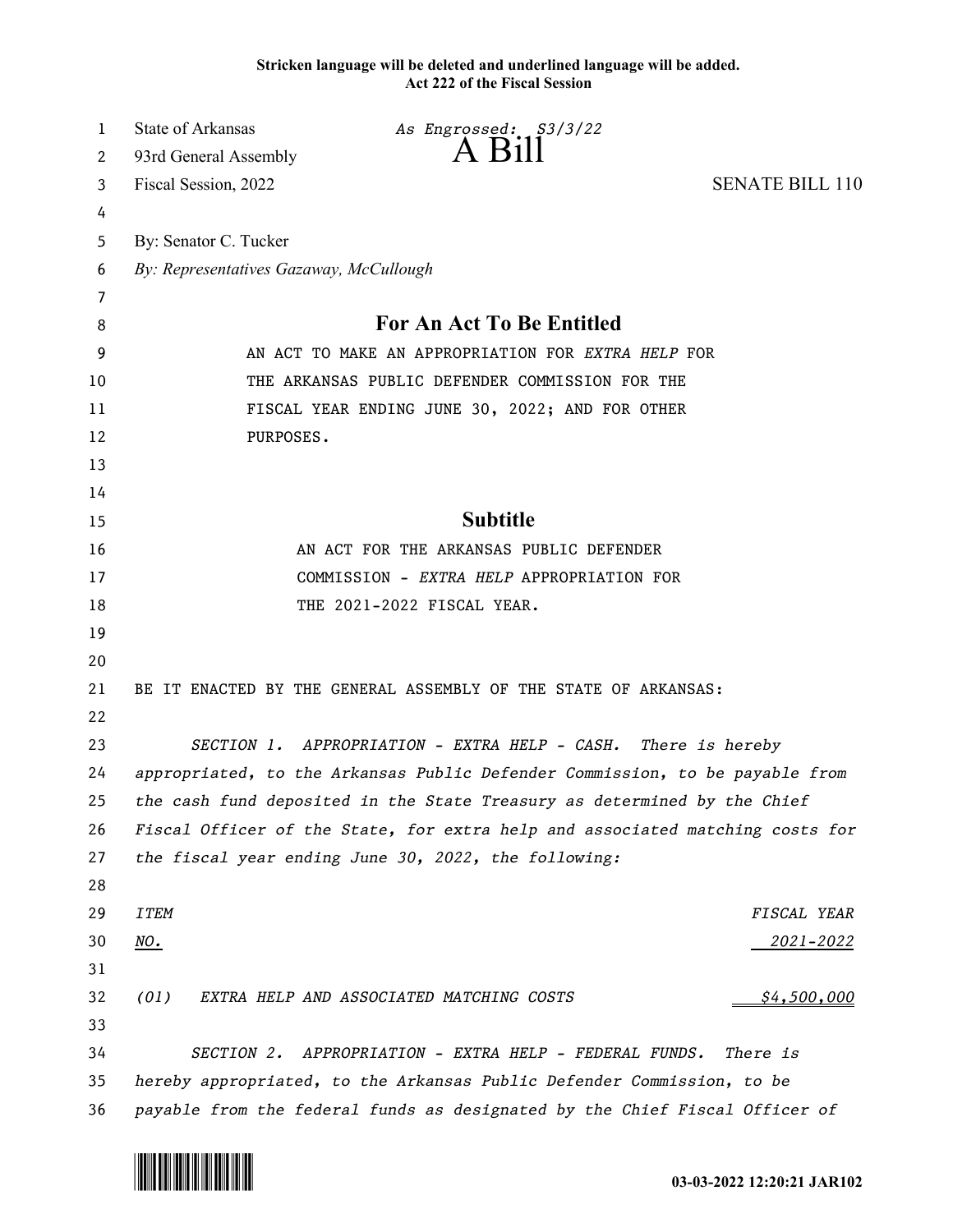*the State, for extra help and associated matching costs for the fiscal year ending June 30, 2022, the following: ITEM FISCAL YEAR NO. 2021-2022 (01)* EXTRA HELP AND ASSOCIATED MATCHING COSTS  $\frac{64,500,000}{2}$  *SECTION 3. EXTRA HELP. There is hereby authorized, for the Arkansas Public Defender Commission for the 2021-2022 fiscal year, the following maximum number of part-time or temporary employees, to be known as "Extra Help", payable from funds appropriated herein for such purposes: forty-five (45) temporary or part-time employees, when needed, at rates of pay not to exceed those provided in the Uniform Classification and Compensation Act, or its successor, or this act for the appropriate classification.* 

 SECTION *4*. COMPLIANCE WITH OTHER LAWS. Disbursement of funds authorized by this act shall be limited to the appropriation for such agency and funds made available by law for the support of such appropriations; and the restrictions of the State Procurement Law, the General Accounting and Budgetary Procedures Law, the Revenue Stabilization Law, the Regular Salary Procedures and Restrictions Act, or their successors, and other fiscal control laws of this State, where applicable, and regulations promulgated by the Department of Finance and Administration, as authorized by law, shall be strictly complied with in disbursement of said funds.

 SECTION *5*. LEGISLATIVE INTENT. It is the intent of the General Assembly that any funds disbursed under the authority of the appropriations contained in this act shall be in compliance with the stated reasons for which this act was adopted, as evidenced by the Agency Requests, Executive Recommendations and Legislative Recommendations contained in the budget manuals prepared by the Department of Finance and Administration, letters, or summarized oral testimony in the official minutes of the Arkansas Legislative Council or Joint Budget Committee which relate to its passage and adoption. 

SECTION *6*. EMERGENCY CLAUSE. It is found and determined by the General